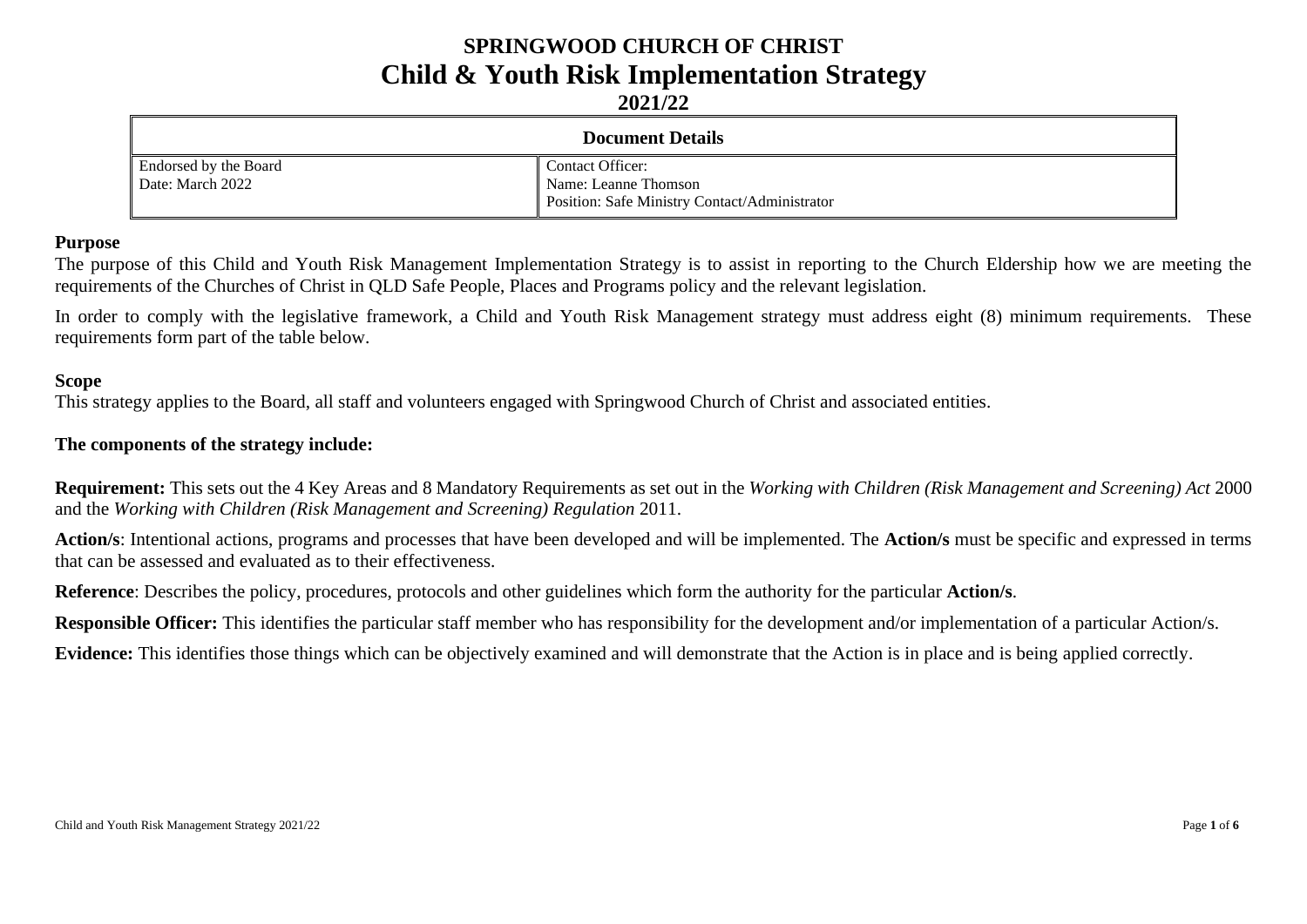## **SPRINGWOOD CHURCH OF CHRIST Child & Youth Risk Implementation Strategy 2021/22**

### **Part 1: COMMITMENT**

|    | Requirement                   | <b>Action/s</b>                                                                                                                                                                                                                                                                                  | <b>Reference</b>                                                                                        | <b>Responsible</b><br><b>Officer</b>                                                                                                            | <b>Evidence</b>                                                                                                                                                                                                                                              |
|----|-------------------------------|--------------------------------------------------------------------------------------------------------------------------------------------------------------------------------------------------------------------------------------------------------------------------------------------------|---------------------------------------------------------------------------------------------------------|-------------------------------------------------------------------------------------------------------------------------------------------------|--------------------------------------------------------------------------------------------------------------------------------------------------------------------------------------------------------------------------------------------------------------|
|    | 1. Statement of<br>commitment | Springwood Church of Christ has a statement<br>of commitment to the safety and wellbeing of<br>children and the protection of children from<br>harm. This statement is included in the<br>Churches of Christ in QLD Safe People, Places<br>and Programs policy.                                  | Safe People, Places<br>and Programs Policy                                                              | <b>Eldership</b> (approve<br>policy on an annual<br>basis, review and<br>endorse this Risk<br><b>Management Strategy</b><br>on an annual basis) | Policy and Implementation Strategy adopted at Elder's<br>meeting annually.<br>All members of the Board complete relevant Board<br>safety training on an annual basis.                                                                                        |
|    |                               | Churches of Christ in QLD Safe People, Places<br>and Programs policy to be adopted at Elders'<br>meeting annually as our 'Child and Youth Risk<br>Management Strategy' with a copy of the<br>minute sent to the Churches of Christ in                                                            |                                                                                                         | <b>Safe Ministry Contact</b><br>(review and update<br>posters)<br><b>Safe Ministry Contact</b>                                                  | Statement of Commitment demonstrated on posters<br>throughout the facility.<br>Statement of Commitment is part of all Safety Training                                                                                                                        |
|    |                               | Queensland.<br>This Child and Youth Risk Management<br>Implementation Strategy must also be reviewed<br>as necessary and adopted by the Elders<br>annually.                                                                                                                                      |                                                                                                         | (ensure relevant<br>procedures are<br>followed and training<br>occurs.)                                                                         | and a culture of safety is promoted by the Elders, Safe<br>Ministry Contact and Pastors.<br>Safe Ministry Contact provides quarterly reports to the<br>Board on the development of, adherence to and issues<br>with our Church Safety programs and policies. |
|    |                               | In support of this commitment, Springwood<br>Church of Christ is dedicated to this Child and<br>Youth Risk Implementation strategy which<br>includes having relevant policies, procedures<br>and training in place to effectively address the<br>safety and wellbeing of children in their care. |                                                                                                         |                                                                                                                                                 |                                                                                                                                                                                                                                                              |
| 2. | Code of<br><b>Conduct</b>     | Minister's Code of Conduct developed by<br>Churches of Christ in QLD and to be signed off<br>by all ministering persons.<br>Staff and Volunteer (S&V) Code of Conduct is<br>part of training and documented in the                                                                               | CofCQ Code of<br>Conduct for<br>Ministering Persons<br><b>Staff and Volunteer</b><br>Code of Conduct in | <b>Senior Pastor</b><br>(Ensure all ministering<br>persons sign and<br>adhere to Code of<br>Conduct)                                            | Code of Conduct for Ministering Persons signed and<br>kept on Personnel files for all Pastors and those in key<br>pastoral care roles.<br>S&V Code of Conduct included in the online training                                                                |
|    |                               | handbook. This code of conduct focuses on                                                                                                                                                                                                                                                        | Handbook                                                                                                | <b>Safe Ministry Contact</b>                                                                                                                    | provided to all staff and volunteers.                                                                                                                                                                                                                        |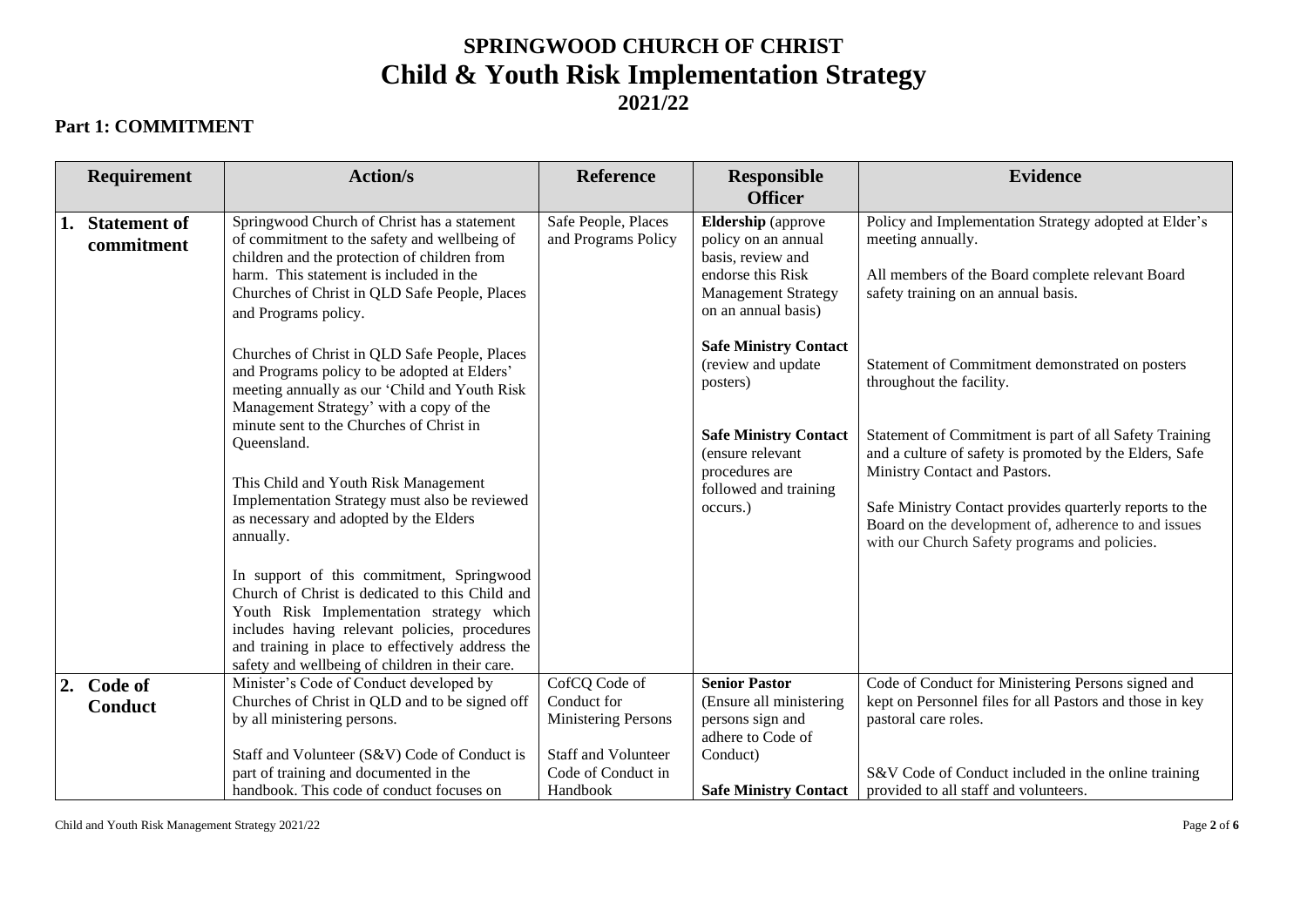## **SPRINGWOOD CHURCH OF CHRIST Child & Youth Risk Implementation Strategy 2021/22**

| encouraging the building of relationships with   |                     | (Ensure all staff and    |                                                          |
|--------------------------------------------------|---------------------|--------------------------|----------------------------------------------------------|
| children without allowing leaders or children to | Safe Ministry Check | volunteers have access   | S&V Code of Conduct part of Safety Posters displayed     |
| be in compromising situations.                   | Code of Conduct and | to the Handbook and      | around facility.                                         |
|                                                  | trainee records     | sign off on Code of      |                                                          |
| All key volunteers agree to the Code of          |                     | Conduct).                | Signed Codes of Conduct part of Safe Ministry Check      |
| Conduct annually when completing online          | Employment          |                          | system. Signed Employment Contracts kept on file.        |
| training.                                        | Contracts           | <b>Ministry Staff</b>    |                                                          |
| All staff sign off as part of their employment   |                     | Promote and model        |                                                          |
| contract that they will abide by the Code of     |                     | behaviours in leading    |                                                          |
| Conduct.                                         |                     | key volunteers.          |                                                          |
| A risk profile of adult church members is        |                     | Elders                   | Policy/procedure for dealing with a person of concern is |
| maintained and procedures for dealing with a     |                     | Maintain risk profile of | developed/adopted.                                       |
| person of concern are adopted from CofCQ or      |                     | adult church members.    |                                                          |
| developed and implemented.                       |                     |                          |                                                          |

### **Part 2: CAPABILITY**

|    | Requirement                                                                                                                                                                                                                                                                                        | <b>Action/s</b>                                                                                                                                                                                                                                                                                                                                                                                                                                                                                                                             | <b>Reference</b>                                                                                                                 | <b>Responsible</b><br><b>Officer</b>                                                                                                                                                                                                                                                                                    | <b>Evidence</b>                                                                                                                                                                                                                                                                         |
|----|----------------------------------------------------------------------------------------------------------------------------------------------------------------------------------------------------------------------------------------------------------------------------------------------------|---------------------------------------------------------------------------------------------------------------------------------------------------------------------------------------------------------------------------------------------------------------------------------------------------------------------------------------------------------------------------------------------------------------------------------------------------------------------------------------------------------------------------------------------|----------------------------------------------------------------------------------------------------------------------------------|-------------------------------------------------------------------------------------------------------------------------------------------------------------------------------------------------------------------------------------------------------------------------------------------------------------------------|-----------------------------------------------------------------------------------------------------------------------------------------------------------------------------------------------------------------------------------------------------------------------------------------|
| 3. | Written processes<br>for recruitment,<br>selection,<br>training and<br>managing staff and<br>key volunteers.<br>Note: Key<br>volunteers do not<br><i>include those in</i><br>service-type roles<br>during Sunday<br>worship services<br>including AV, music<br>teams, stewardship,<br>helping with | Review and follow the Human Resource<br>Management policy of Springwood Church of<br>Christ.<br>Adapt the Selecting Volunteers and Employees<br>Guidelines from CofCQ for all staff and<br>volunteers working with children.<br>Utilise the Safe Ministry Check system for<br>selecting key volunteers once they have<br>completed 3 months attendance at the church.<br>Safety Training to be completed by the Board,<br>staff and key volunteers on an annual basis and<br>for new workers working with children before<br>they commence. | Human Resource<br><b>Management Policy</b><br>Safe PPP Selecting<br>Volunteers and<br>Employees<br>Safe Ministry Check<br>System | Eldership<br>(Board approval and<br>compliance)<br><b>Ministry Leaders</b><br>(Implementation and<br>compliance at the<br>operational level)<br><b>Safe Ministry Contact</b><br>(is the delegated)<br>representative to ensure<br>compliance to all<br>processes and<br>maintains all relevant<br>completed paperwork.) | Updated, approved procedures part of governance<br>structure and policy and procedures of the church.<br>Online Blue Card Services Organisational Portal kept up<br>to date.<br>Register of Workers and relevant training records kept<br>up to date on the Safe Ministry Check system. |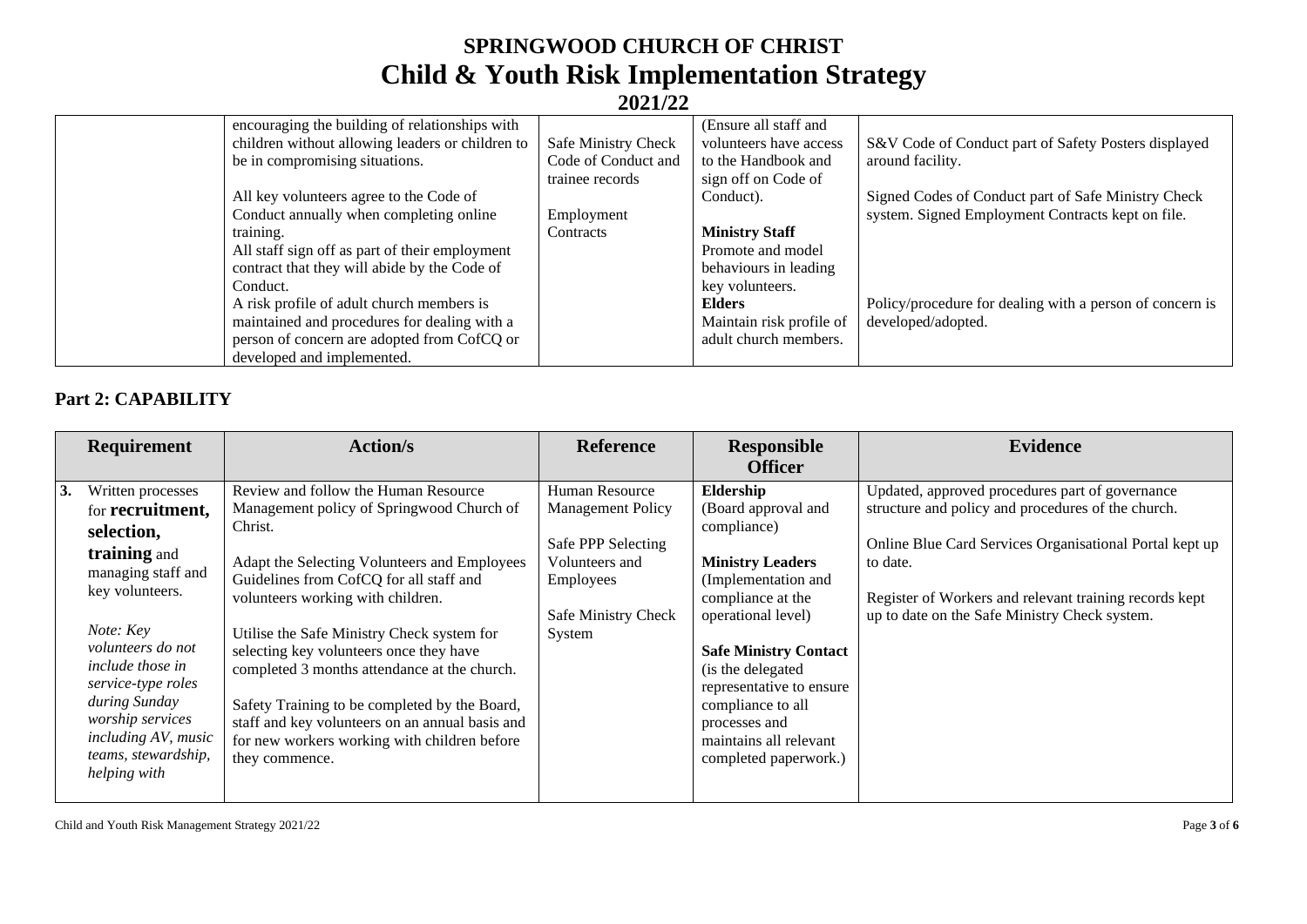# **SPRINGWOOD CHURCH OF CHRIST Child & Youth Risk Implementation Strategy**

**2021/22**

| communion and | Safe Ministry Check includes relevant            |                   |                                                         |
|---------------|--------------------------------------------------|-------------------|---------------------------------------------------------|
| welcoming.    | Awareness and Leadership training, checking      |                   |                                                         |
|               | referees, and ensuring Blue Cards are valid and  |                   |                                                         |
|               | current. No Blue Card, No Start Policy for all   |                   |                                                         |
|               | staff and volunteers working with children.      | Role descriptions | Role Descriptions developed for key volunteer positions |
|               |                                                  |                   | and available on website.                               |
|               | Role descriptions provided for all staff and key |                   |                                                         |
|               | volunteers.                                      |                   |                                                         |

#### **Part 3: CONCERNS**

|    | <b>Requirement</b>                                                                                                       | <b>Action/s</b>                                                                                                                                                                                                                                                                                                                                                                                                                   | <b>Reference</b>                                                                                                                                           | <b>Responsible</b><br><b>Officer</b>                                                                                                                                                                                                         | <b>Evidence</b>                                                                                                                                                                                                                                                                                                                                                                                                                                                    |
|----|--------------------------------------------------------------------------------------------------------------------------|-----------------------------------------------------------------------------------------------------------------------------------------------------------------------------------------------------------------------------------------------------------------------------------------------------------------------------------------------------------------------------------------------------------------------------------|------------------------------------------------------------------------------------------------------------------------------------------------------------|----------------------------------------------------------------------------------------------------------------------------------------------------------------------------------------------------------------------------------------------|--------------------------------------------------------------------------------------------------------------------------------------------------------------------------------------------------------------------------------------------------------------------------------------------------------------------------------------------------------------------------------------------------------------------------------------------------------------------|
| 4. | Policies and<br>procedures for<br>handling<br>disclosures or<br>suspicions of harm<br>including reporting<br>guidelines. | The development and implementation of an<br>Incident Response Process including handling<br>of disclosures.<br>Procedure for handling allegations of child sex<br>abuse to be in line with latest mandatory<br>reporting changes to the Criminal Code Act.                                                                                                                                                                        | Safe Ministry<br><b>Incident Response</b><br>Process<br>Complaints and<br>Allegations<br><b>Statement Template</b><br><b>Concern Reporting</b><br>Form     | Eldership<br>(Board approval)<br><b>Senior Pastor and</b><br><b>Safe Ministry Contact</b><br>(Implementation and<br>compliance at the<br>operational level)<br>Safeguarding Response<br>Group (for matters<br>related to sexual<br>offences) | Reporting processes included in all online Safety<br>Training.<br>Incident Register maintained.<br>All documentation related to complaints and allegations<br>maintained.<br>Volunteer and Staff Induction Handbook includes<br>information on Child Protection and procedures for<br>handling disclosures and alleged offences.<br>Separate Training to be implemented for all Ministry<br>Staff and Key Program Leaders on the new Incident<br>Response Process. |
|    | 5. A plan for<br>managing<br><b>breaches</b> of the<br><b>Risk Management</b><br>Strategy.                               | Levels of breach and actions for managing the<br>response:<br>A breach which relates to validity of<br>$\bullet$<br>current Blue Card to include immediate<br>stand down of the person until the matter<br>is investigated and action determined.<br>A breach of process, such as failure to<br>$\bullet$<br>adequately complete activity risk<br>assessment or follow any processes in the<br>activity plan will be handled as a | Human Resource<br><b>Management Policy</b><br>Child and Youth Risk<br><b>Management Strategy</b><br>Managing<br>Unsatisfactory<br>Performance<br>Procedure | <b>Chair of the Board</b><br>(Board for approval of<br>Policy and Procedure)<br><b>Senior Pastor</b><br>(Implementation of<br>procedure)<br><b>Safe Ministry Contact</b><br>(reporting of any<br>breaches)                                   | Approved Child and Youth Risk Management Strategy<br>on an annual basis.<br>Details of the Risk Management Strategy included in<br>Ministry Leader training.<br>Copies of all child protection documentation accessible<br>to Ministry Leaders and Volunteers.<br>Documentation of breaches and action taken maintained.                                                                                                                                           |

Child and Youth Risk Management Strategy 2021/22 Page **4** of **6**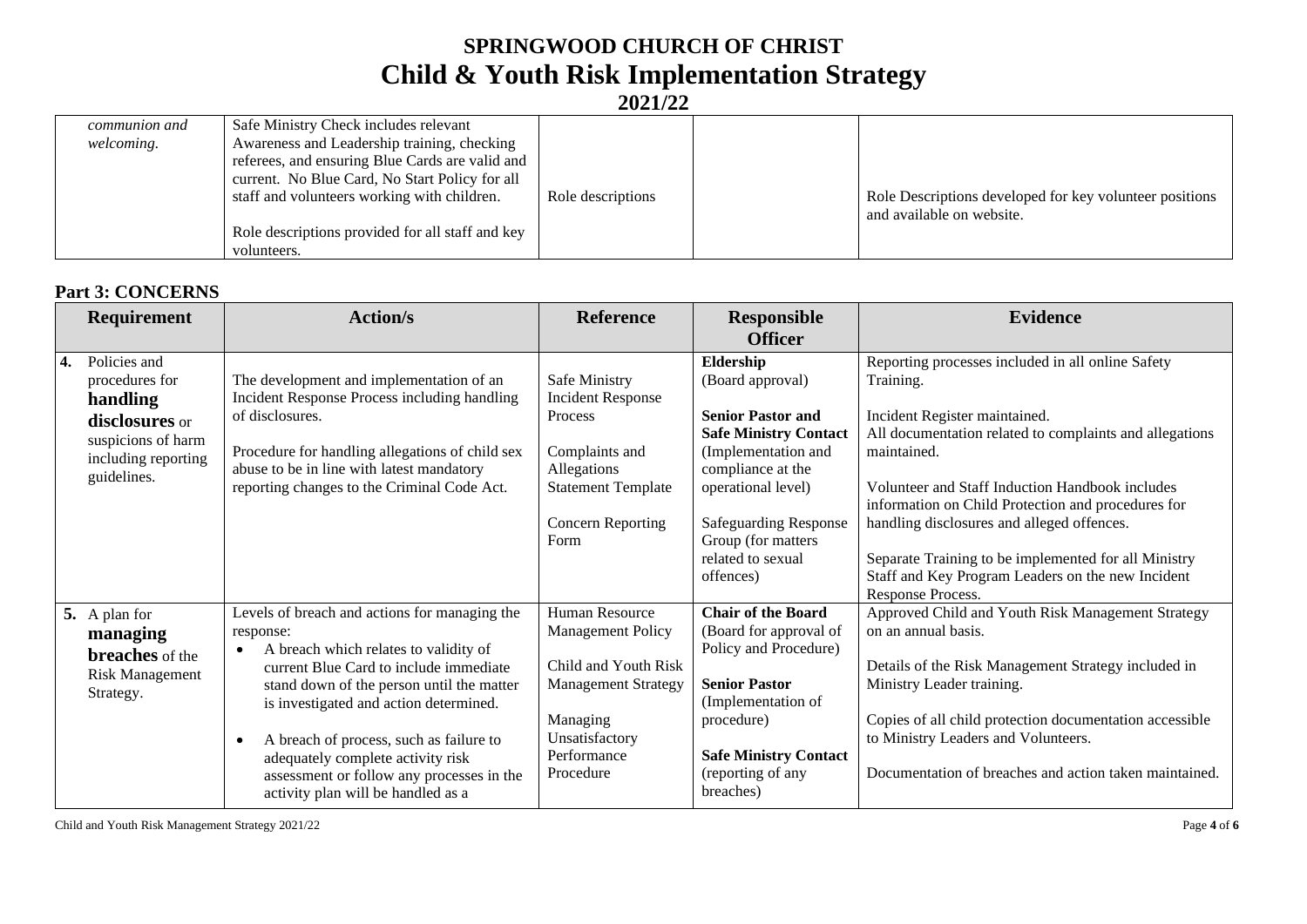# **SPRINGWOOD CHURCH OF CHRIST Child & Youth Risk Implementation Strategy**

**2021/22**

| performance concern and may result in<br>disciplinary action or termination.                                                    |  |  |
|---------------------------------------------------------------------------------------------------------------------------------|--|--|
| A breach of not completing mandatory<br>training to include immediate stand down<br>of the person until such time as completed. |  |  |
| Any breaches will be communicated to the<br>Chair of the Board and Senior Pastor.                                               |  |  |

|    | <b>Requirement</b>                                                                    | <b>Action/s</b>                                                                                                                                                                                                                                                                                                                                                                                                                   | <b>Reference</b>                                                                                              | <b>Responsible</b><br><b>Officer</b>                                                                                                                                                                                           | <b>Evidence</b>                                                                                                                                                                                                                                        |
|----|---------------------------------------------------------------------------------------|-----------------------------------------------------------------------------------------------------------------------------------------------------------------------------------------------------------------------------------------------------------------------------------------------------------------------------------------------------------------------------------------------------------------------------------|---------------------------------------------------------------------------------------------------------------|--------------------------------------------------------------------------------------------------------------------------------------------------------------------------------------------------------------------------------|--------------------------------------------------------------------------------------------------------------------------------------------------------------------------------------------------------------------------------------------------------|
| 6. | <b>Risk</b><br>management<br>plans for high risk<br>activities and<br>special events. | Ministry Leaders required to document planned<br>activities including risk management plan for<br>child protection. These plans are assessed and<br>approved with written permission by the Elders<br>to proceed.<br>Ministry Leaders to be trained in documenting<br>Risk Assessments.<br>Policy/procedures adopted from CofCQ or<br>developed for dealing with Persons of Concern<br>and relevant management plans if required. | Program Approval<br>Forms including<br><b>Activity Risk</b><br>Assessment<br><b>Concern Reporting</b><br>Form | <b>Ministry Leaders</b><br>(Implementation and<br>application<br>compliance)<br><b>Eldership</b> (Approval<br>of Program Forms)<br><b>Safe Ministry Contact</b><br>(Training in<br>documentation of risk<br>management plans.) | Program Approval Forms signed off by Eldership.<br>Risk Management plans include child protection<br>considerations.<br>Register of approved programs maintained by Safe<br>Ministry Contact.<br>Policy/procedure for dealing with Persons of Concern. |